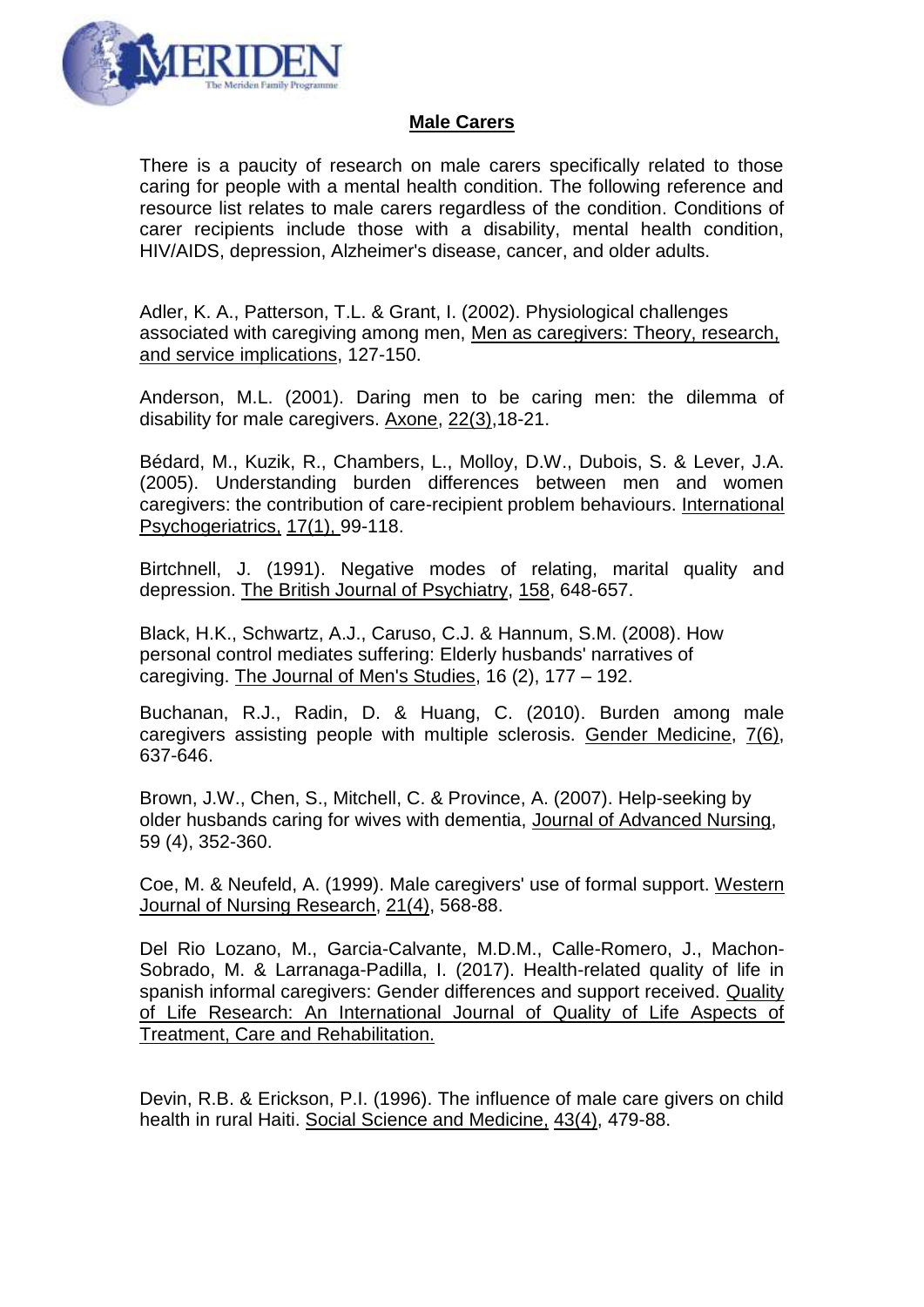DeVries, H.M., Hamilton, D.W., Lovett, S. & Gallagher-Thompson, D. (1997) Patterns of coping preferences for male and female caregivers of frail older adults. Psychology and Aging, 12(2), 263-7.

Dosch, E.C. (2016). "Neue Manner hat das Land": Manner vereinbaren Pflege und Beruf. Zeitschrift fur Gerontologie und Geriatrie, 49(8), 679-684.

Dudek, D., Zieba, A., Jawor, M., Szymaczek, M., Janusz, O. & Dattilio, F.M. (2001). The Impact of Depressive Illness on Spouses of Depressed Patients. Journal of Cognitive Psychotherapy, 15(1), 49-57.

Evans, J.A. (2002). Cautious caregivers: gender stereotypes and the sexualization of men nurses' touch. Journal of Advanced Nursing, 40(4), 441-8.

Folkman, S., Chesney, M.A., Cooke, M., Boccellari, A. & Collette, L. (1994). Caregiver burden in HIV-positive and HIV-negative partners of men with AIDS. Journal of Consulting and Clinical Psychology, 62(4), 746-56.

Fraser, C. & Warr, D.J. (2009). Challenging roles: Insights into issues for men caring for family members with mental illness, American Journal of Men's Health, 3(1), 36-49.

Fromme, E.K., Drach, L.L., Tolle, S.W., Ebert, P., Miller, P., Perrin, N. & Tilden, V.P. (2005). Men as caregivers at the end of life. Journal of Palliative Medicine, 8(6), 1167-75.

Fuller-Jonap, F. & Haley, W.E. (1995). Mental and physical health of male caregivers of a spouse with Alzheimer's disease. Journal of Aging and Health, 7(1), 99-118.

Gant, J.R., Steffen, A.M. & Lauderdale, S.A. (2007). Comparative outcomes of two distance-based interventions for male caregivers of family members with dementia. American Journal of Alzheimer's Disease and Other Dementias. 22(2), 120-8.

Ghosh, S. & Greenberg, J. (2009). Aging fathers of adults with schizophrenia: The toll of caregiving on their mental and physical health. Psychiatric Service, 60 (7), 982-984.

Gregory, D.M., Peters, N. & Cameron, C.F. (1990). Elderly male spouses as caregivers--toward an understanding of their experience. Journal of Gerontological Nursing, 16(3), 20-4.

Harris, P.B. (1993). The misunderstood caregiver? A qualitative study of the male caregiver of Alzheimer's disease victims. Gerontologist, 33(4), 551-6.

Hellstrom, I., Hakanson, C., Eriksson, H. & Sandberg, K. (2017). Development of older men's caregiving roles for wives with dementia. Scandinavian Journal of Caring Sciences.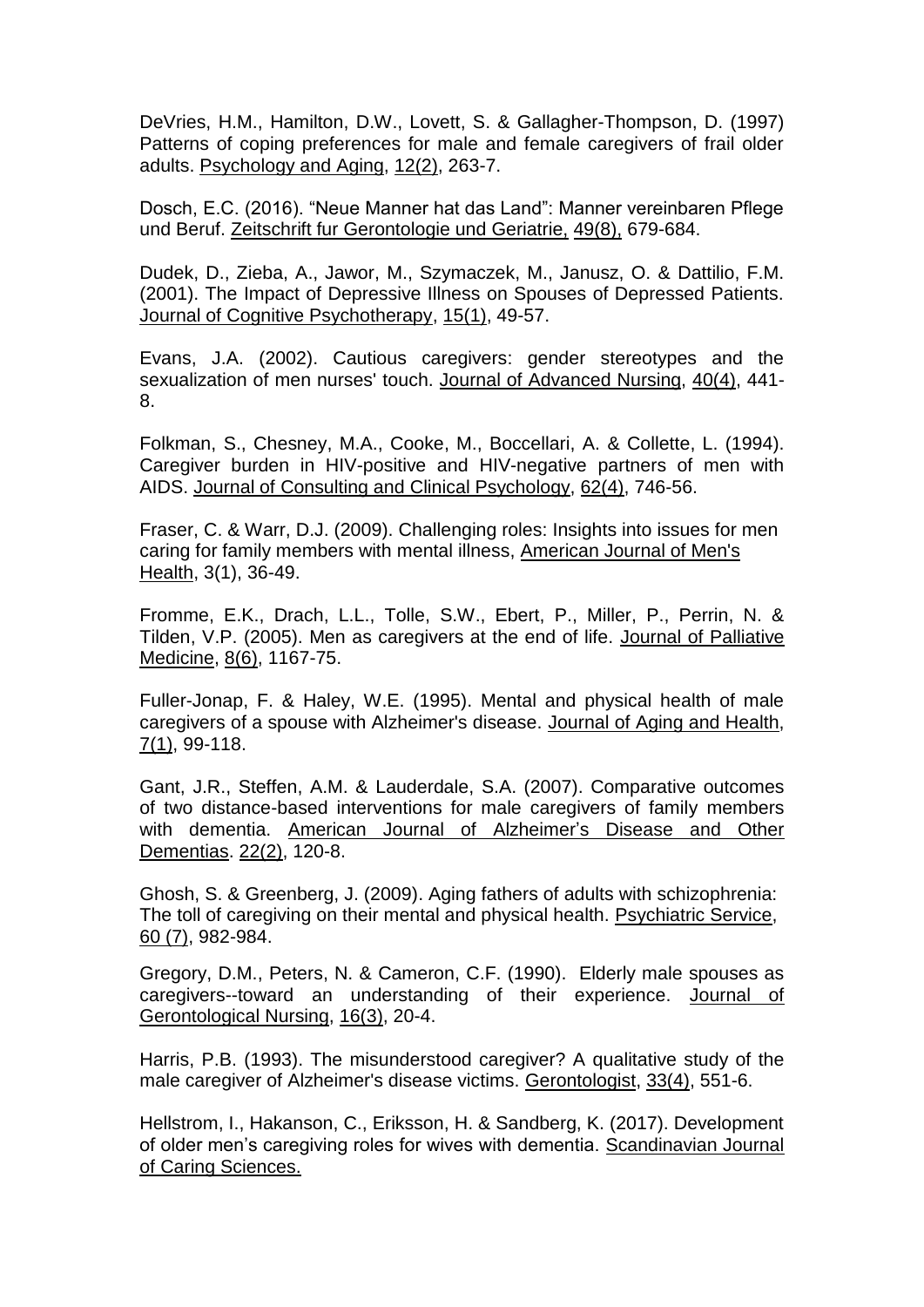Hong, S.C. & Coogle, C.L. (2016). Spousal caregiving for partners with dementia: A deductive literature review testing Calasanti's gendered view of care work. Journal of Applied Gerontology, 35(7), 759-787.

Houde, S.C. (2001). Men providing care to older adults in the home. Journal of Gerontological Nursing, 27(8),13-9; quiz 54-5.

Houde, S.C. (2002). Methodological issues in male caregiver research: an integrative review of the literature. Journal of Advanced Nursing, 40(6),626- 40.

Hubbell, L. & Hubbell, K. (2002). The burnout risk for male caregivers in providing care to spouses afflicted with Alzheimer's disease. Journal of Health and Human Services Administration, 25(1), 115-32.

Israel, J. (2012). A phenomenological investigation into husbands' experiences and care needs while caregiving their clinically depressed wives. Dissertation Abstracts International: Section B: The Sciences and Engineering, 72(11B).

Jeglic, E.L. Carolyn, M. Pepper, K. A., Ryabchenko, Griffith J.W., Miller, A.B. & Johnson, M.D. (2004). A Caregiving Model of Coping with a Partner's Depression. Family Relations, 54(1), 37-45.

Johnston, W.R. (2000). Mere male cares. Australian Journal of Holistic Nursing, 7(1), 45-6.

Jones, J.B. & Neil-Urban, S. (2003). Father to father: focus groups of fathers of children with cancer. Social Work in Health Care, 37(1), 41-61.

Kaye, L.W. & Applegate, J.S. (1990). Men as elder caregivers: A response to changing families. American Journal of Orthopsychiatry, 60(1), 86-95.

Kim, Y. (2005). Fathers of offspring with severe mental illness: Key factors related to fathers' participation in caregiving. Dissertation Abstracts International Section A: Humanities and Social Sciences, 66 (5A).

Kramer, B. & Thompson, E. (2002). Men as Caregivers: Theory, Research, and Service Implications. New York: Springer Publishing.

Lauderdale, S.A. & Gallagher – Thompson, D. (2002). Men providing care: What do they need and how can we do it? Clinical Gerontologist: The Journal of Aging and Mental Health, 26 (1), 53-70.

Lewis, R.A., & Sussman, M.B. (1986). Men's Changing Roles in the Family (The Marriage and Family Review Series). Haworth Press Inc.

Masa'Deh, R. (2017). Perceived stress in family caregivers of individuals with mental illness. Journal of Psychosocial Nursing and Mental Health Services, 55(6), 30-35.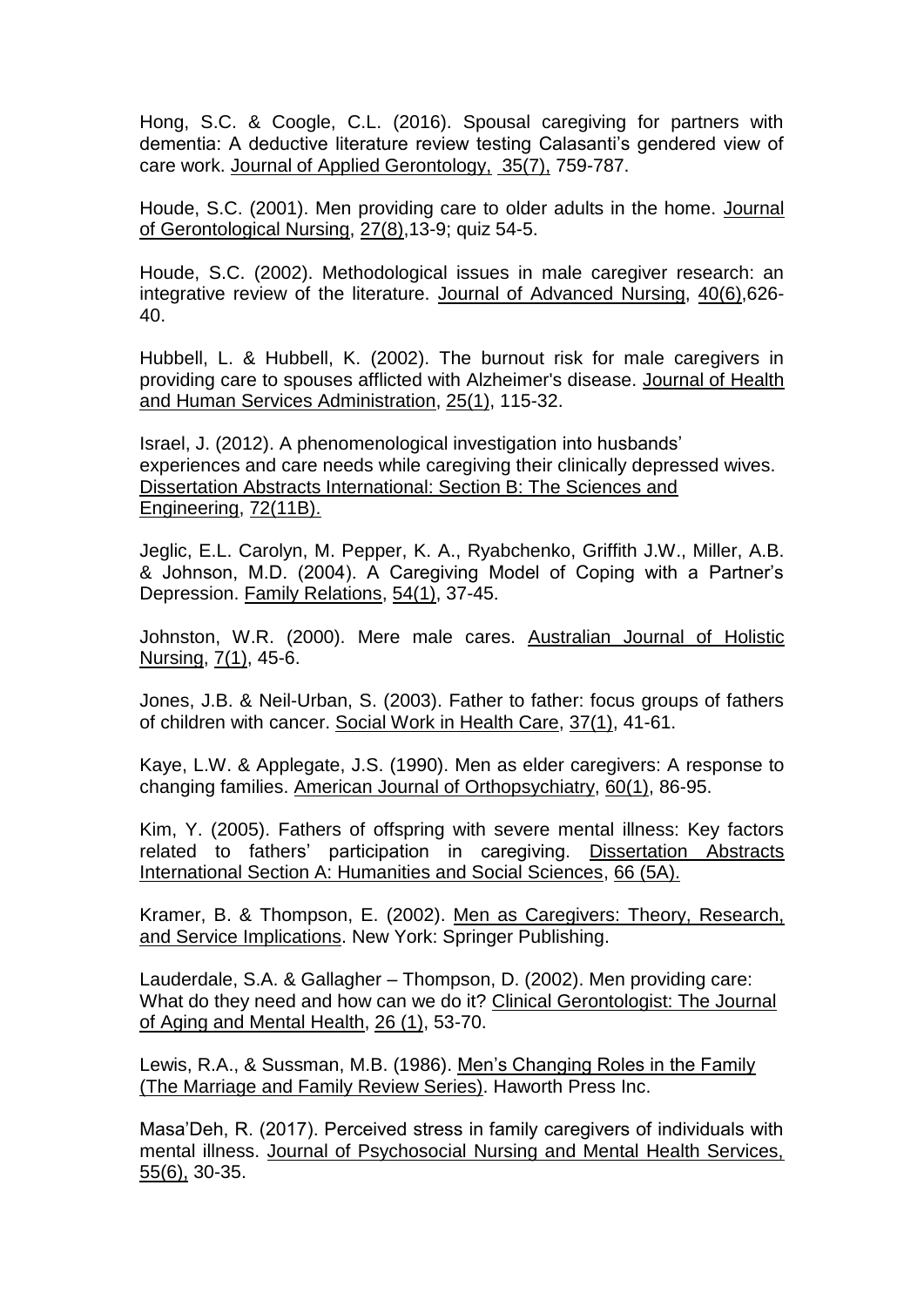Mathew, L.J., Mattocks, K. & Slatt, L.M. (1990). Exploring the roles of men. Caring for demented relatives. Journal of Gerontological Nursing,16(10), 20-5.

Mays, G.D. & Lund, C.H. (1999). Male caregivers of mentally ill relatives. Perspectives in Psychiatric Care, 35(2), 19-28.

McCann, K. & Wadsworth, E. (1992). The role of informal carers in supporting gay men who have HIV related illness: what do they do and what are their needs? AIDS Care, 4(1), 25-34.

McCullen, S.M., Cullen, M.A., Band, S., Davis, L. & Lindsay, G. (2010). Supporting fathers to engage with their children's learning education: an under-developed aspect of the Parent Support Adviser pilot. British Educational Research Journal, 37(3), 485-500.

McDonnell, E. & Assumpta, R. (2013). Male caregiving in dementia: A review and commentary, Dementia: The International Journal of Social Research and Practice, 12 (2), 238-250.

Milligan, C. & Morbey, H. (2016). Care, coping and identity: Older men's experiences of spousal care-giving. Journal of Ageing Studies, 38, 105-114.

Morano, C. (1998). Identifying the special needs of male caregivers. Continuum. 18(4), 8-13.

Munro, I. & Edward, K.L. (2010). The burden of care of male carers caring for men living with HIV/Aids. American Journal of Men's Health, 4(4), 287-296.

Neno, R. (2004). Male carers: myth or reality? Nursing Older People, 16(8), 14-6.

Neufeld, A. & Harrison, M.J. (1998). Men as caregivers: reciprocal relationships or obligation? Journal of Advanced Nursing, 28(5), 959-68.

Parks, S.H. & Pilisuk. (1991). Caregiver burden: gender and the psychological costs of caregiving. American Journal of Orthopsychiatry, 61(4), 501-9.

Pierce, L.L. & Steiner, V. (2004). What are male caregivers talking about? Top Stroke Rehabilitation, 11(2), 77-83.

Pinquart, M. & Sorensen, S. (2006). Gender differences in caregiver stressors, social resources, and health: an updated meta-analysis. Journals of Gerontology Series B-Psychological Sciences & Social Sciences, 61(1), 33- 45.

Rivett, M. (2009). Working with Violent Male Carers (Fathers and Stepfathers), in Gender and Child Welfare in Society (eds) B. Featherstone, C.-A. Hooper, J. Scourfield and J. Taylor), John Wiley & Sons, Ltd, Chichester, UK.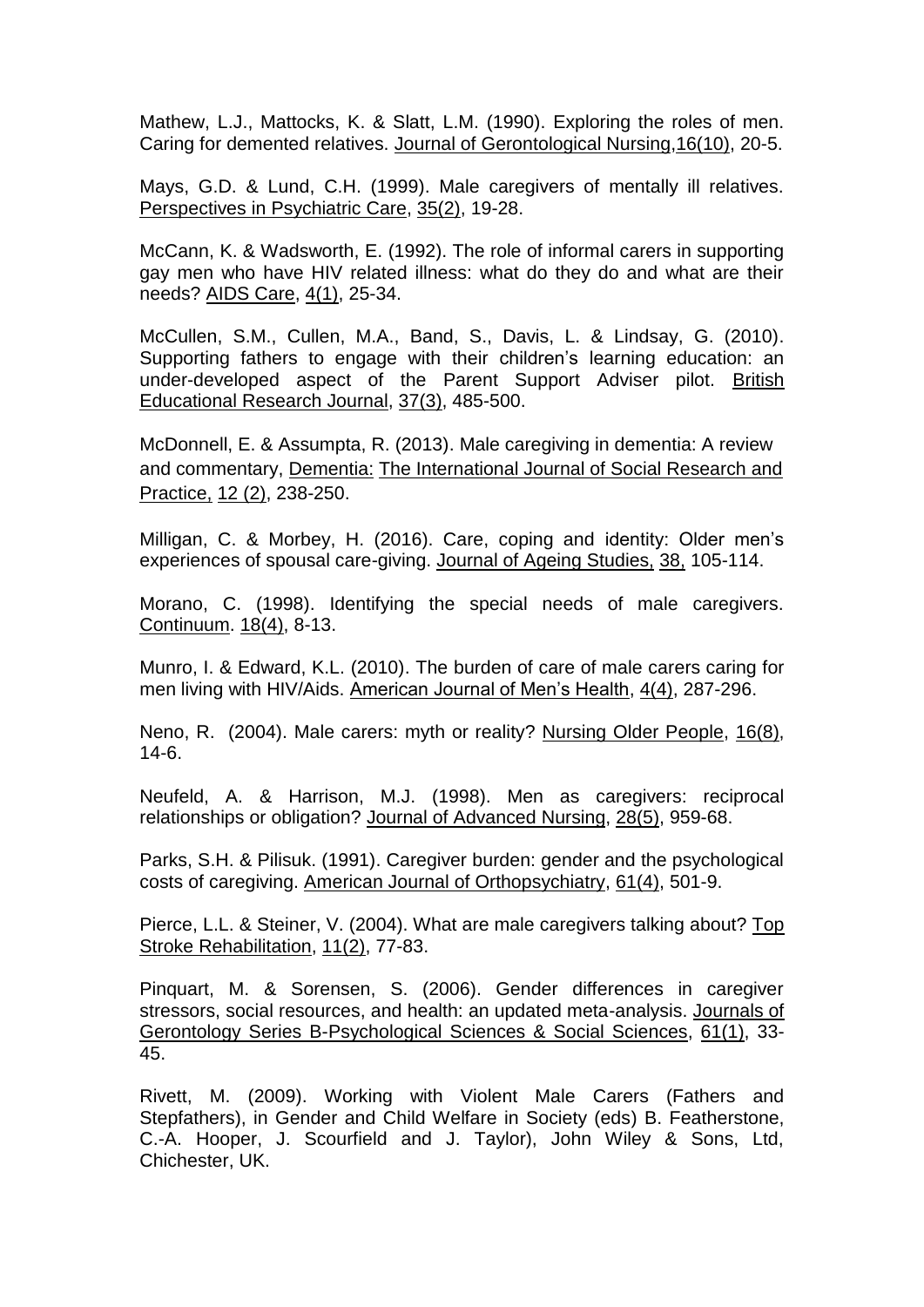Roberts, S.L., Bushnell, J.A., Collings, S.C. & Purdie, G.L. (2006) Psychological health of men with partners who have post-partum depression. Australian and New Zealand Journal of Psychiatry, 40(8), 704-711.

Sampson, M.S. & Clark, A. (2016). "Deferred or chickened out?" Decision making among male carers of people with dementia. Dementia: The International Journal of Social Research and Practice, 15(6), 1605-1621.

Sanders S. (2007). Experiences of rural male caregivers of older adults with their informal support networks. Journal of Gerontology Social Work, 49(4),97- 115.

Sanders, S. & Power, J. (2009). Roles, responsibilities, and relationships among older husbands caring for wives with progressive dementia and other chronic conditions. Health & Social Work, 34 (1), 41-51.

Schneider, M., Steele, R., Cadell, S. & Hemsworth, D. (2011). Differences on psychosocial outcomes between male and female caregivers of children with life-limiting illnesses. Journal of Pediatric Nursing, 26(3), 186-199.

Sendelow, J.S., Adam, L.A. & Fairhurst, B.R. (2017). Coping and adjustments in informal male carers A systematic review of qualitative studies. Psychology of Men and Masculinity, 18(2), 134-143.

Shanks-McElroy, H.A. & Strobino, J. (2001). Male caregivers of spouses with Alzheimer's disease: risk factors and health status. American Journal of Alzheimer's Disease and Other Dementias, 16(3),167-75.

Silin, J.G. (2006). My Father's Keeper: The Story of a Gay Son and His Aging Parents. Beacon Press.

Strug, D.L. & Burr, C.K. (2003). Service needs of male caretakers of HIVinfected and affected children: policy and practice implications. Social Work Health, 38(2), 73-92.

Thompson, R.L., Lewis, S.L., Murphy, M.R., Hale, J.M., Blackwell, P.H., Acton, G.J., Clough, D.H., Patrick, G.J. & Bonner, P.N. (2004). Are there sex differences in emotional and biological responses in spousal caregivers of patients with Alzheimer's disease? Biological Research for Nursing, 5(4), 319- 30.

Weinland, J. A. (2009). The lived experience of informal African American male caregivers. American Journal of Men's Health, 3(1), 16 -24.

Wielgos, M., Jarosz, K., Szymusik, I., Myszewska, A., Kaminski, P., Ziolkowska, K. & Przybos, A. (2007). Family delivery from the standpoint of fathers--can stereotypes of participant or non-participant father be fully justified? European Journal of Obstetrics Gynecology Reproductive Biology, 132(1), 40-5.